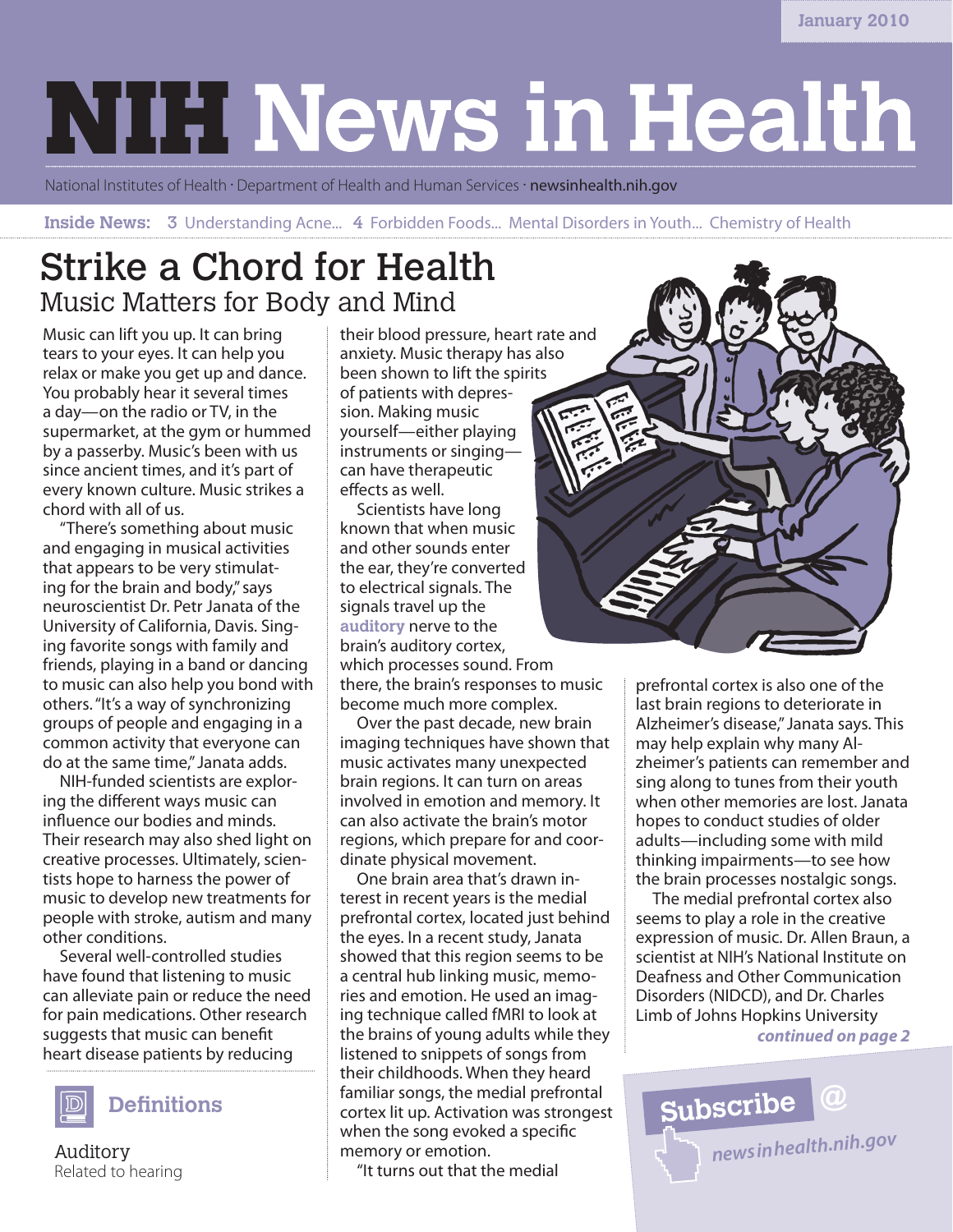#### *continued from page 1*

asked jazz musicians to play music on a keyboard inside an MRI scanner. When improvising, the musicians' medial prefrontal cortex turned on. But the region wasn't activated when they were playing memorized scales.

Meanwhile, a different brain area that's involved in self-monitoring shut down during improv. "The musicians were letting go and not watching themselves as much while improvising," says Braun.

Unfortunately, for some people listening to music can be an unpleasant challenge. About 1 in 50 people have a disorder called tune deafness. They have trouble hearing the differ-

----------

## (O.O)

#### **Wise Choices** Musical Activities

Research suggests that music may help with pain, Alzheimer's disease and other medical conditions. Try the following activities:

- **n** Play CDs, tapes or records.
- $\blacksquare$  Attend a concert or musical program.
- $\blacksquare$  Talk about the music, the singer or the memories the songs bring up.
- $\blacksquare$  For those who play instruments, get together and play with friends and family.
- $\blacksquare$  Sing or dance along together.
- **n** Play musical games like "Name That Tune."

ences between musical tones. They can't carry a tune.

"The most severely affected people can't even recognize it as music. To them it just sounds like traffic noise," says geneticist Dr. Dennis Drayna of NIDCD. Nearly 10 years ago, he and his colleagues studied twins and showed that both tune deafness and perfect pitch are inherited.

"People with tune deafness can pass a standard hearing test with flying colors, but something we don't yet understand is drastically wrong with their auditory system," he says.

A new clue came from a recent brain imaging study by Drayna and Braun. When a familiar tune hit a sour note, brain scans unexpectedly showed that tune deaf people registered the mistake, similar to people with normal hearing. However, the tune deaf people somehow didn't realize they'd heard a mistake. Their brains failed to produce a second signal that occurs when the brain doesn't hear what it expects.

"Somehow, the melodic structure of the music is processed unconsciously by these people, but they can't consciously recognize the errors," says Braun. Some researchers suspect that the brain processing errors that lead to tune deafness may also be at play in some learning and developmental disorders.

Several studies of musicians show that their brains are different from the rest of us. Over a decade ago, neuroscientist Dr. Gottfried Schlaug of Harvard Medical School found that professional musicians have an unusually thick bundle of nerves con-

#### **NIH News in Health (ISSN 1556-3898)**

#### **National Institutes of Health** Office of Communications & Public Liaison

Building 31, Room 5B64 Bethesda, MD 20892-2094 nihnewsinhealth@od.nih.gov Tel: 301-435-7489 Fax: 301-496-0019

**Attention Editors** Reprint our articles and illustrations in your own publication. Our material is not copyrighted. Please acknowledge *NIH News in Health* as the source and send us a copy.

**Editor** Harrison Wein, Ph.D. **Assistant Editor** Vicki Contie

**Contributors** Vicki Contie, Bryan Ewsichek (design), Margaret Georgiann (illustrations) and Harrison Wein

#### **newsinhealth.nih.gov**

For more health information from NIH, visit http://health.nih.gov



For links to more information about music and health, see this story online: http://newsinhealth.nih.gov/2010/January/feature1.htm

necting the left and right sides of the brain. More recently, he's been watching the brain development of children since about age 6, when they first began learning an instrument.

Just 15 months into training, and also at 30 months, young musicians had more complex connections between different brain regions and more elaborate auditory and motor systems than kids who didn't play an instrument. "We found that kids who practiced the longest and with intensity had the most profound effects. Those who practiced the least did not show much of a difference compared to non-musicians," Schlaug says.

"When you make music, it engages many different areas of the brain, including visual, auditory and motor areas," says Schlaug. "That's why music-making is also of potential interest in treating neurologic disorders."

Schlaug's been exploring how music making may help adults regain their ability to speak after a stroke. When stroke damages the speaking area of the brain, some people can still sing words but not speak them. With an experimental technique called music intonation therapy, patients learn to sing and mimic the rhythms of simple songs. Gradually, different regions of the brain may take over some speaking functions.

"Although this therapy has been around for about 30 years, no one fully understands how it works," Schlaug says. With NIH funding, he's now conducting a clinical trial to study the effectiveness of this therapy. Results are expected in about 3 years.

Scientists continue to explore the relationship between music and

> health. While they search, try turning on the radio or grabbing your guitar. Enjoy whatever music brings your way.  $\blacksquare$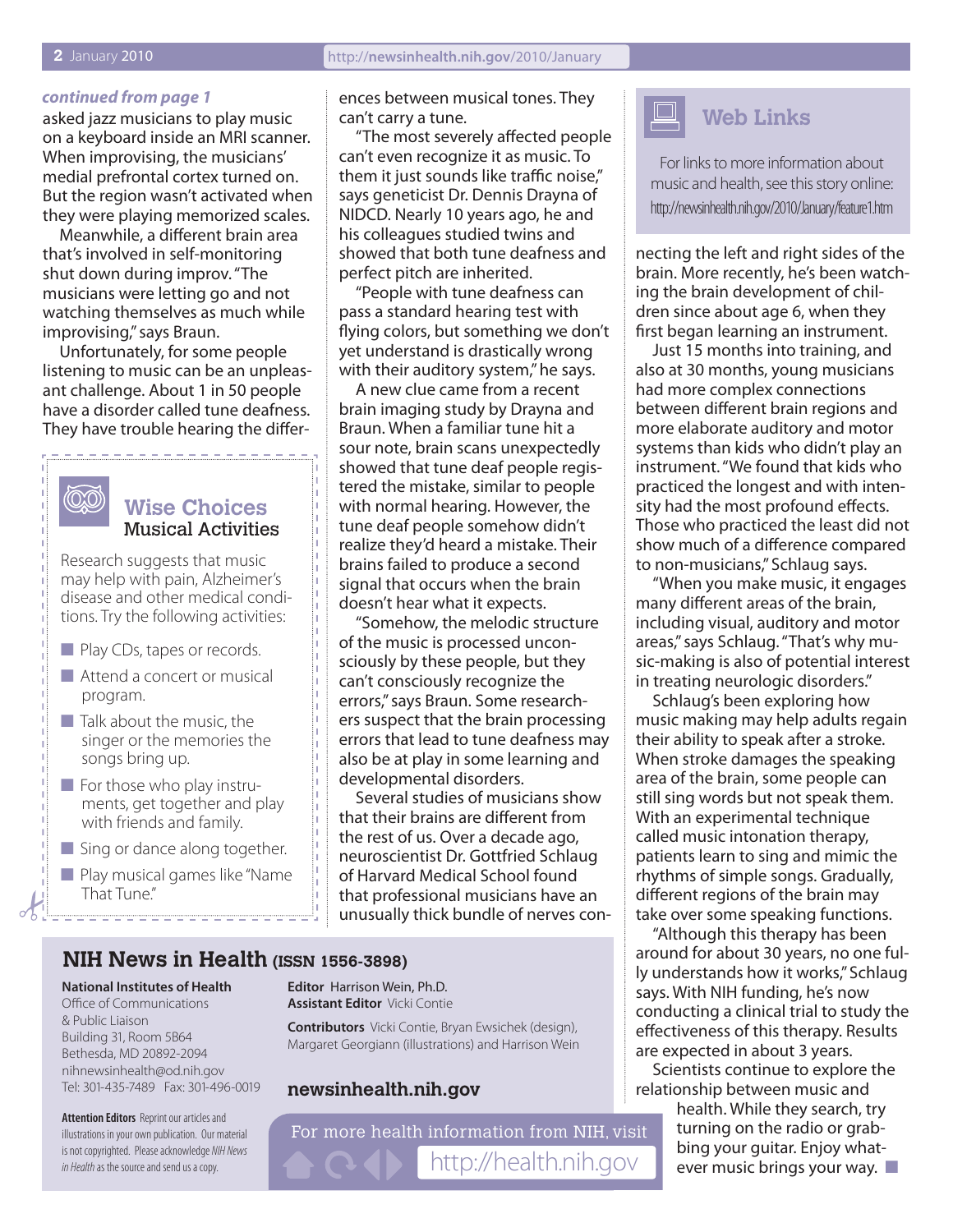## Understanding Acne How to Banish Breakouts

There are many myths about what causes acne. Some people blame foods for their outbreaks. Some think that dirty skin causes it. But there's little evidence that either has much effect on most people's acne.

People of all races and ages get acne. About 4 of every 5 people between the ages of 11 and 30 have outbreaks at some point. It's most common in adolescents and young adults. Although acne is usually not a serious health threat, it can be upsetting, and severe acne can lead to permanent scarring. Fortunately, for most people, acne tends to go away by the time they reach their 30s.

Acne begins in the skin's oil glands. The oils travel up a canal called a follicle, which also contains a hair. The oils empty onto the skin surface through the follicle's opening, or pore.

The hair, oil and cells that line the narrow follicle can form a plug and 

#### $\langle$ OO) **Wise Choices** Acne Flare-ups

The exact cause of acne is unknown, but certain factors can cause it to flare. They include:

- $\blacksquare$  Changing hormone levels in adolescent girls—and adult women 2 to 7 days before their menstrual period starts
- $\blacksquare$  Oil from skin products (moisturizers or cosmetics) or grease in the work environment (for example, a kitchen with fry vats)
- $\blacksquare$  Pressure from sports helmets or equipment, backpacks, tight collars or tight sports uniforms
- $\blacksquare$  Skin irritants, such as pollution and high humidity
- $\blacksquare$  Squeezing or picking at blemishes
- $\blacksquare$  Hard scrubbing of the skin
- **n** Stress

block the pore, preventing oil from reaching the skin's surface. This mix of oil and cells allows **bacteria** that normally live on the skin to grow in plugged follicles. Your body's defense system then moves to attack the bacteria and the area gets inflamed.

If the plugged follicle stays beneath the skin, you get a white bump called a whitehead. If it reaches the surface of the skin and opens up, you get a blackhead. It's not because of dirt; the oil becomes black on the skin's surface when it's exposed to air. Both whiteheads and blackheads may stay in the skin for a long time. Eventually, the wall of the plugged follicle can break down, leading to pimples, or zits.

One important factor in acne is an increase in certain **hormones** during puberty. These hormones cause the oil glands to enlarge and make more oil. Hormone changes related to pregnancy or starting or stopping birth control pills can also cause acne.

Studies suggest that you can inherit a tendency to develop acne from your parents, so genes likely play some role. Stress doesn't cause acne, but research has found that for people who have acne, stress can make it worse.

Certain drugs are also known to cause acne. Greasy cosmetics, for example, can alter the cells of the follicles and make them stick together, producing a plug. If you have acne, try oil-free cosmetics. Choose



#### Bacteria

A type of microbe.

#### Hormones

Molecules sent through the bloodstream to signal another part of the body to grow or react a certain way.



products labeled noncomedogenic (meaning they don't promote the formation of closed pores).

If you have acne, don't rub or touch your pimples. Squeezing, pinching or picking at them can lead to scars or dark blotches. Gently wash your face with a mild cleanser twice a day and after heavy exercise. Don't use strong soaps or rough scrub pads; they may make the problem worse. It's also important to shampoo your hair regularly. If you have oily hair, you may want to wash it every day.

Several over-the-counter medicines can treat mild acne. It may take up to 8 weeks before you notice an improvement. For more severe acne, talk to your doctor about the options.

Researchers continue to work on developing new drugs to treat acne. They're also trying to better understand the causes of acne so they can explore new remedies. In the meantime, there are several available treatments that may help.  $\blacksquare$ 

## **Web Links**

For links to more information about acne, see this story online: http://newsinhealth.nih.gov/2010/January/feature2.htm